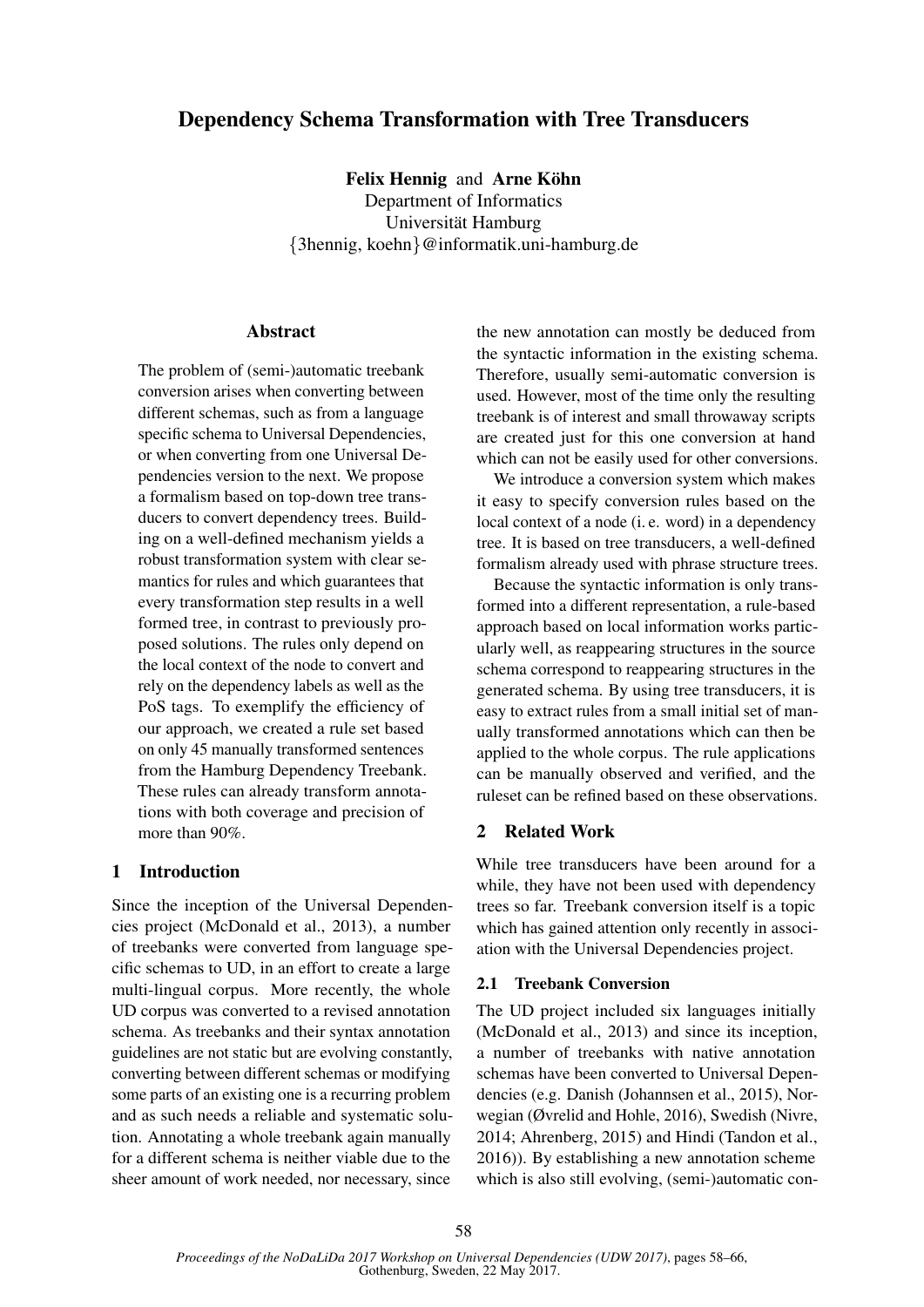version is gaining importance, yet no common system or supporting framework was established.

However, a common pattern can be observed across conversion techniques: Usually, conversion starts with the treatment of language specific oddities such as splitting tokens into multiple syntactic words followed by conversion of PoS tags which can mostly be done on a simple word for word basis, and conversion of dependency labels combined with restructuring of the tree.

For tree restructuring and dependency label conversion, rules matching and converting parts of the tree have been proposed in different approaches. The Finnish Turku Dependency Treebank was converted with  $dep2dep<sup>1</sup>$ , a tool based on constraint rules which are converted to Prolog (Pyysalo et al., 2015). Tyers and Sheyanova (2017) convert North Sámi to UD with a rule pipeline implemented as XSLT rules. Both approaches match edges based on node features and local tree context, matching is done anywhere in the tree, in contrast to top-down conversion in a tree transducer approach.

Ribeyre et al. (2012) outline a two step process where the rules to be applied are determined in the first step and are then iteratively applied in the second with meta-rules handling conflicting rule applications. Neither of these approaches can inherently guarantee well-formed tree output.

For the transition from UD version 1 to version 2 a script has been published based on the udapi framework, which simplifies working with CoNLL-U data.<sup>2</sup> All transformations in the transition script are encoded directly into the source code, making adaptations difficult and error-prone.

## 2.2 Applications of Tree Transducers

Thatcher (1970) extended the concept of sequential transducers to trees and already mentioned its potential usefulness for the analysis of natural language. Transducers in general can often be found in natural language processing tasks, such as grapheme to phoneme conversion, automatic speech recognition (Mohri et al., 2002) or machine translation (Maletti, 2010), however a finite state transducer is limited to reading its input left-toright, in a sequential manner.

In machine translation tree transducers can be used, where they operate on constituency trees. The tree is traversed top to bottom and thus subtrees in

the sentence can be reordered to accommodate for differences in the grammatical structure of source and target language. In a similar manner, tree transducers can be used for semantic parsing (Jones et al., 2011), converting a syntax input tree to a tree structure representing the semantic information contained in the input.

A constituency tree consists of internal nodes which represent the syntactical structure of the sentence, and leaf nodes, which are the actual words of the sentence. For dependency trees however, the internal nodes as well as the leaves are already the words of the sentence and syntactical structure is represented using the edges in the tree, which carry labels. To our knowledge, tree transducers were not used with dependency trees so far. The model has to be adapted in some ways to accommodate for the differences between dependency trees and constituency trees (see Section 3.2).

### 3 Tree Transducers for Dependency Conversion

Tree transducers, or more specifically top-down tree transducers, are automata which convert tree structures from the root to the leaves using rules. A rule matches parts of the tree and is therefore ideal in applications where the conversion of the whole tree can be decomposed into smaller conversion steps that rely only on local context. In constituency trees as well as dependency trees, parts of a sentence are grouped together to form a single syntactic unit, such as the subject of a sentence consisting of a noun with a determiner and an adjective or even a relative clause. When converting the tree, the size and structure of the subtree attached as subject is irrelevant, just like the rest of the tree becomes irrelevant when looking at the subtree.

#### 3.1 Formal Definition of a Tree Transducer

A tree transducer is a five-tuple  $M =$  $(Q, \Sigma, \Delta, I, R).$ <sup>3</sup> Tree transducers operate on trees. A tree consists of elements from the *input alphabet* Σ, which is a set of symbols. The *rank* of a symbol is the number of child elements it needs to have in the tree. A *ranked alphabet* is a tuple  $(\Sigma, r\kappa)$  where *rk* is a mapping of symbols to their rank. For simplicity, the ranked alphabet is called Σ, like the set of symbols it contains. The set of

<sup>&</sup>lt;sup>1</sup>https://github.com/TurkuNLP/dep2dep

 $2$ https://github.com/udapi/; the Java implementation is also used in our tree transducer implementation.

 $3$ Our notation follows (Maletti, 2010), which also offers an expanded discussion on the formal aspects of top-down tree transducers.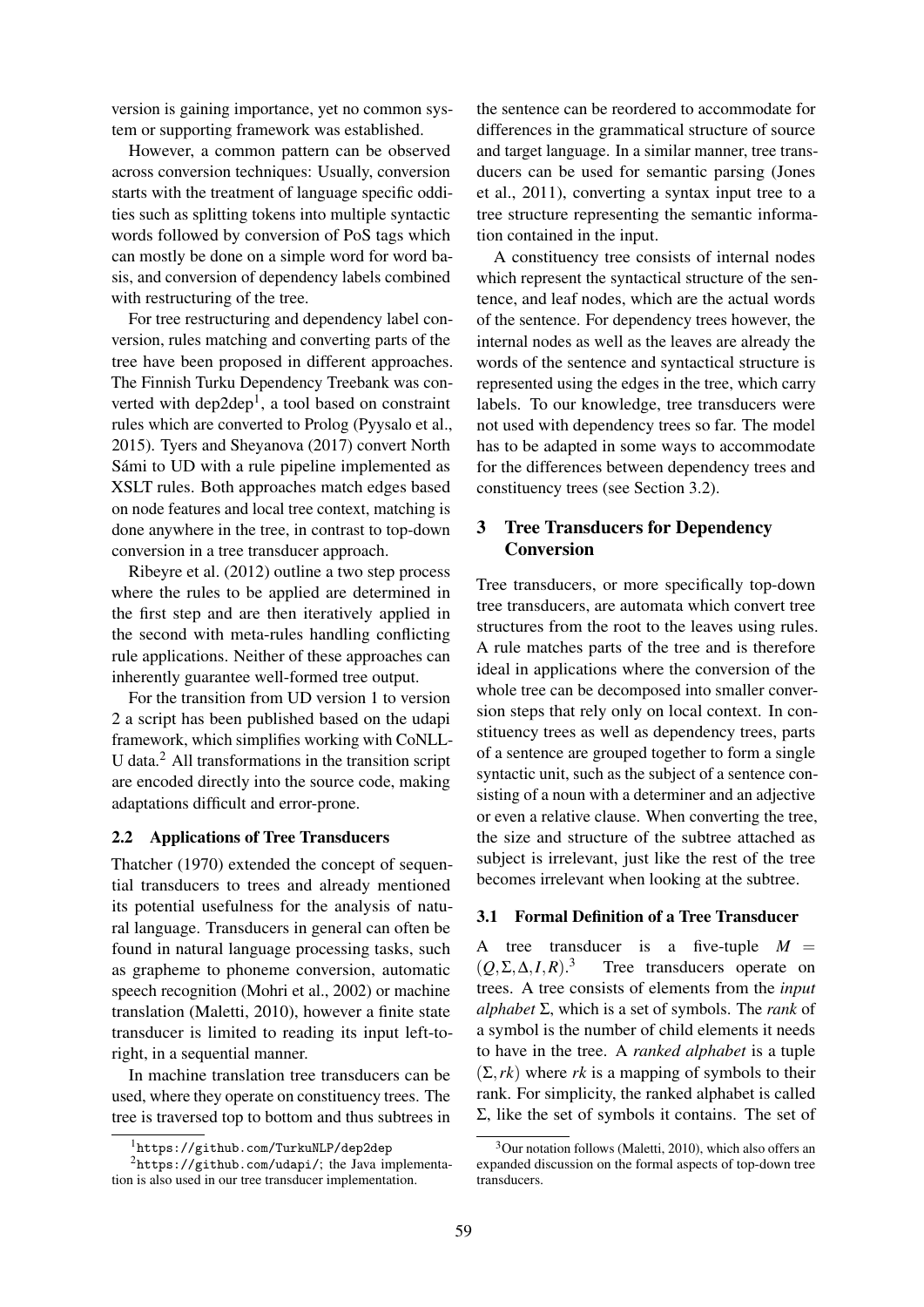possible trees that can be created from the alphabet is denoted by  $T_{\Sigma}$ .

In addition to the input alphabet, a transducer also has an *output alphabet*  $\Delta$  with  $\Sigma \cap \Delta = \emptyset$ . The translation frontier is marked using *state nodes*, which are part of the set of state nodes *Q*, *Q* is disjoint with both Σ and ∆. The state nodes are also ranked symbols. Initially, the tree to be converted consists only of input symbols. A state node from the set of *initial states*  $I \subseteq Q$  is added at the root, to mark the position in the tree that needs to be converted next. With each step the frontier of state nodes is pushed further down the tree. The state nodes separate the output symbols from the input symbols which still need to be converted (see Figure 1 for an example of a tree being converted top down with multiple local conversions).

The local conversion steps are performed using rules. Each top-down tree transducer has a *rule* $set R \subseteq Q(T_{\Sigma}(X)) \times T_{\Lambda}(Q(X))$ , i.e. a rule is a tuple containing two tree structures: one to match parts of the tree to be converted, one to replace the matched parts. On the left-hand side, the root of each tree is a state node. The other nodes are from the input alphabet Σ. Leaf nodes may also be from the set of *variables X*. The state node is used as the anchor point to determine if a rule matches the current tree structure. The subtree of input nodes below the state node given on the left side of the rule needs to be identical to the subtree of input nodes in the tree to be converted. While the subtree of an extended tree transducer can be of arbitrary depth, a basic tree transducer can only contain subtrees of depth one. The variables on the left-hand side of the rule can match any node in the tree if they are in the correct relation to the rest of the tree. Subtrees below the one to be converted in this rule are matched to these variables, marking the end of the local context the rule seeks to convert.

If the left hand-side of the rule matches, the rule can be applied to the tree and the right-hand side of the rule is used to replace the matched subtree in the tree to be converted. The right-hand side of the rule consists of a tree of output symbols *T*∆. Again, leaves may be variables. Each variable needs to have a state node from the set *Q* as parent. Here, the same variables which were used on the lefthand side of the rule can be used again, to attach the unconverted subtrees below the new converted subtree. The newly introduced state nodes mark the subtrees described by the variables for further conversion. In this way, the frontier of state nodes is pushed down the tree.

A rule is linear and nondeleting if the variables  $x_i \in X$  used on the left-hand side of the rule are neither duplicated nor deleted on the right-hand side of the rule and each variable is used only once on the left-hand side. If all the rules in *R* are linear and nondeleting, the transducer is linear and nondeleting.<sup>4</sup> For machine translations tasks, these properties ensure that no part of the sentence is deleted or duplicated.

#### 3.2 Adaptations for Dependency Conversion

When defining an extended top-down tree transducer for dependency trees, we treat the labels of the edges as properties of the dependent, as tree transducers have no notion of labeled edges. We then use the set of input and output dependency labels for  $\Sigma$  and  $\Delta$ , respectively. In contrast to the previously discussed formalism, the vertices in the dependency tree are not simply dependency labels, but also contain the word and its index in the sentence, among other information that needs to remain unchanged. We therefore define the input alphabet  $\Sigma$  not just as the set of input labels  $L_{in}$  but rather as  $\Sigma \subseteq L_{in} \times \mathbb{N}$ , which means that each node is a tuple of the dependency relation and a natural number serving as a node identifier (i. e. the index of the word in the current sentence). We will write *n*<sup>σ</sup> as a shorthand for (σ,*n*) ∈ Σ.

The need for this becomes apparent when looking at the example in Figure 2. In the second conversion step, the tree is converted with a rule like this:  $q(PP(PN(x_1))) \rightarrow obl(case(), q(x_1))$  which we will use as a running example throughout this section. The new structure of the dependency relations is clearly defined, but which node should receive which label cannot be inferred. The node previously attached with the *PP* relation could either receive the label *obl* and not change its position in the tree, or it could be attached below the node with the *obl* label with a *case* relation. This is why the nodes need to be identified, which is done via their respective index. The rules do not contain explicit indices, only the correspondence between the left and right-hand side of the rule is relevant. The concrete indices are substituted during the rule matching. In the following rule,  $n_1$  and  $n_2$  stand for abstract indices that are to be replaced with a concrete

<sup>4</sup>A more elaborate definition of these properties can be found in (Maletti, 2010)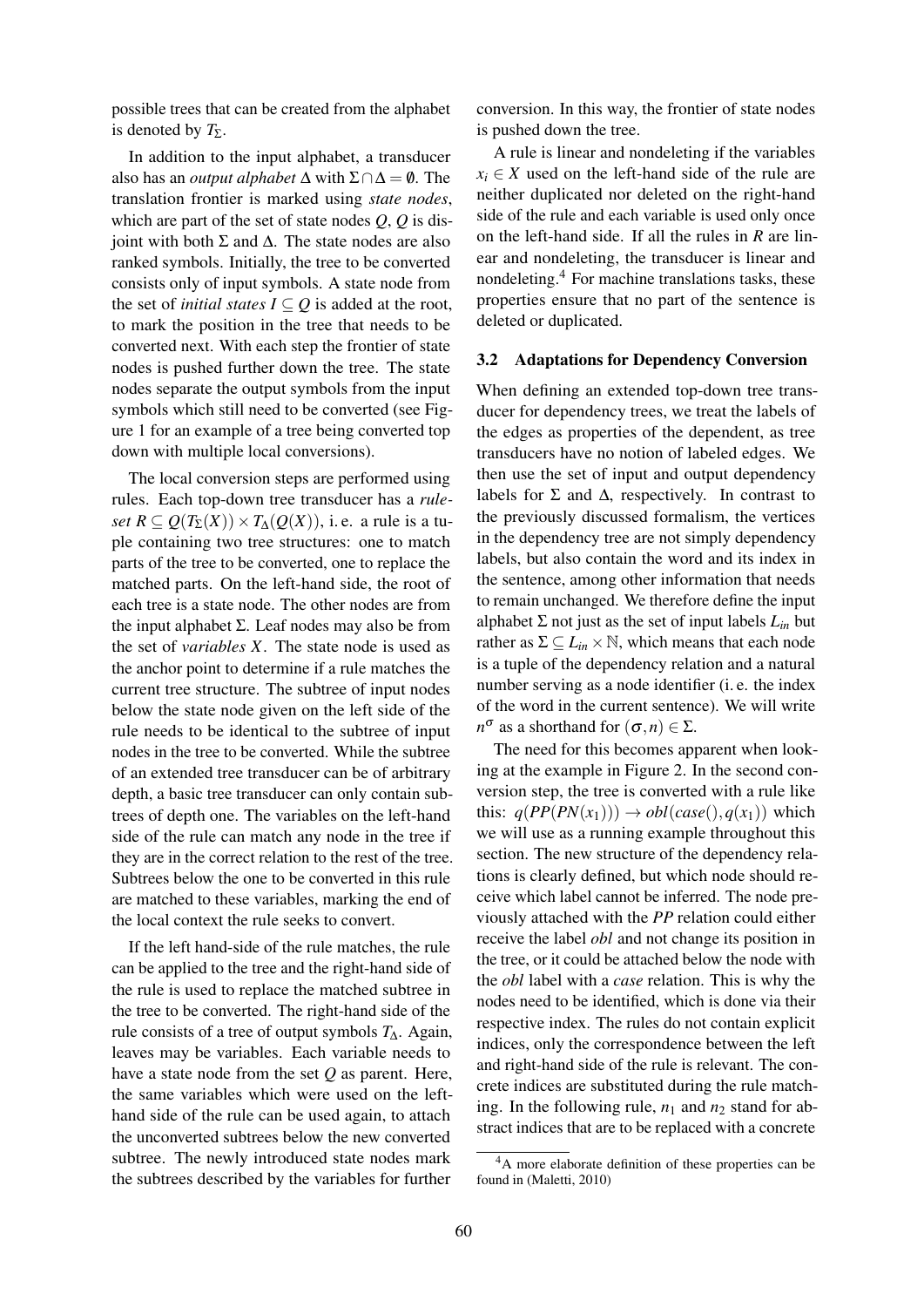

Figure 1: An example of a tree transformation of the numeric expression "six hundred twenty six" to its digit form 626, using a top-down tree transducer. The **yellow** nodes are nodes from the input alphabet, the green nodes are from the output alphabet and the **orange** nodes are state nodes. Example based on Maletti (2010), the last step includes multiple transformation steps.

index:  $q(n_1^{PP}(n_2^{PN}(x_1))) \rightarrow n_2^{obl}(n_1^{case}(), q(x_1))$  It can be seen that  $n_1$  and  $n_2$  switch their position in the tree, so the node previously attached as *PP* got moved below the *obl* node and received the *case* relation.

After defining  $\Sigma \subseteq L_{in} \times \mathbb{N}$  and  $\Delta \subseteq L_{out} \times \mathbb{N}$  as described above, we can define a new property of transducers. A rule  $r = (T_l, T_r)$  is *word-preserving* if it meets the following conditions: First, *r* is linear and nondeleting. Second, the left-hand side of *r* cannot contain the same node index twice:  $n \neq m \; \forall (\cdot, n), (\cdot, m) \in T_l, (\cdot, n), (\cdot, m) \in \Sigma$ . Third, *r* neither deletes nor duplicates a matched word. This means that for  $N_{in} := \{ n \in \mathbb{N} | (\cdot, n) \in T_l \}$  each  $n \in N_{in}$  appears exactly once in  $T_r$ . A ruleset is word-preserving if all its rules are word-preserving. This property ensures that word attachments and dependency relations of the sentence can change but no word is removed or duplicated.

The input symbols of a tree transducer are ranked. A node in a dependency tree can have any number of children, therefore the alphabet in the tree can be assumed to contain each symbol with multiple different ranks to adhere to the formalism. To accommodate for the varying number of dependents in the rules, without requiring a rule for each possible number of dependents, the variable mechanism to match subtrees is extended to match multiple subtrees into one *catch-all* variable. As an example, the dependency tree in Figure 2 could have additional dependents below the "Transducer" node, such as adjectives or a relative clause. Our running example rule used in step two of the conversion process does not account for additional dependents. To account for them, the rule can be adapted as follows:  $q(n_1^{PP}(n_2^{PN}(xs_1))) \rightarrow$  $n_2^{obl}(n_1^{case}(), q(xs_1)).$  Here, *xs*<sub>1</sub> can match a variable amount of nodes, hence formally it could be represented by  $x_1, x_2, ..., x_n \in X$ . In this way, one rule represents multiple rules with symbols of dif-

$$
n_0(q(n_1^{NEB}(n_2^{KONJ}))), n_3^{OBJA})) \rightarrow
$$
  
\n
$$
n_0(n_1^{advcl}(q(n_2)))), q(n_3))) \quad (1)
$$

$$
n_0(q(n_1^{NEB}(n_2^{KONJ})))) \to
$$
  
\n
$$
n_0(n_1^{ccomp}(q(n_2)))) (2)
$$

$$
q(n_1^{KONJ}()) \to n_1^{mark}()
$$
 (3)

Figure 3: Formal representation of tree transducer rules for transforming subordinate clauses.

ferent rank, which means that the transducer can still be seen as ranked, just with a compact representation. Also in contrast to the conventional formalism, the child elements in the tree structures of the rules are not ordered and can therefore be matched to the annotation nodes in any order.

We only use one type of state node. Information about the already converted part of the tree can be accessed by matching nodes above the frontier. This way, different rules can be executed based on, for example, the dependency relation of the parent node, without the requirement to pass this information down encoded in a state node. Only direct ancestors can be matched, as these are guaranteed to have been translated already. Matching dependents of parents would introduce ordering effects based on the order in which the children of a node are converted. Because the information in the parent nodes could be encoded in a state node, accessing it by matching the parent is not a violation of the transducer formalism.

### 3.3 Look-ahead Extension

Similarly to this look-back mechanism, a lookahead mechanism is required to inspect context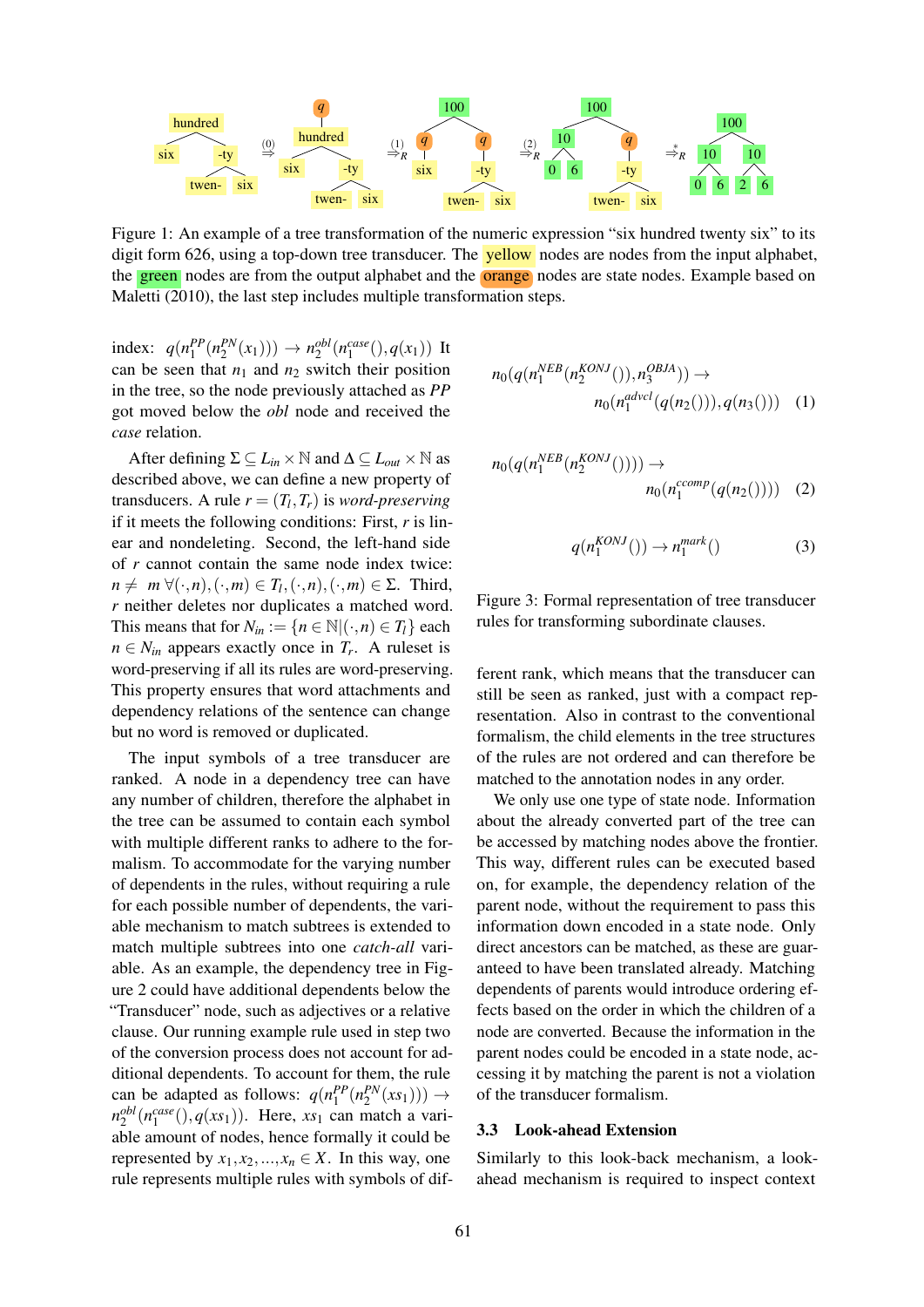

Figure 2: Conversion of "Ich transformiere mit dem Transducer" (*i transform with the transducer*); yellow lines indicate the state nodes, HDT labels are uppercase, UD are lowercase.

below the current node without converting it immediately. Figure 3 contains an example for this. A *NEB* dependent, a subordinate clause, is converted differently based on its context. The subordinate clause can either be a core dependent as a *ccomp* (rule 2), or it can have an adverbial function and would be attached as *advcl* (rule 1). In this case a simple heuristic based on the presence of an object is used to distinguish core and non-core subordinate clauses. *KONJ* and *OBJA* in the first two rules are matched to constrain rule application by requiring a certain context, but the conversion of these nodes is left to be treated in additional rules. The *KONJ* dependent, a subordinate conjunction, is transformed in an additional rule (rule 3) to clearly separate the conversion of different labels into different rules and to avoid duplicating conversion logic.

The *OBJA* dependent is attached with different labels based on its context, just like the *NEB* dependent in this case. Converting *NEB* and *OBJA* together in the same rule would result in a combinatorial explosion of rules, as not only would multiple rules be required to convert the *NEB* to different output symbols, but also multiple variants of the *NEB* rules for the different conversions of the *OBJA* dependent. While this separation of concerns into different rules results in a more structured and systematic ruleset, it requires rules to be tested in a specific order, as the *NEB* conversion now relies on the *OBJA* to be converted afterwards.

## 3.4 Cross-frontier Modifications

When converting a function-head treebank to a content-head scheme like Univeral Dependencies, edges are inverted a lot and in some cases the function and content word appear in the same pattern all the time, like the *case nmod* combination, but sometimes the structure varies more. Verb modality and tense is often expressed with auxiliary verbs or modality verbs in addition to the content bearing verb. In a function-head treebank this means there can be long chains of auxiliary verbs with the actual main verb at the bottom of the chain. The varying depths would require multiple rules for different depths of the chain, as all the function words and the content word at the end need to be converted at once, to allow for the inversion of the head. For these cases it is practical to make modifications to already converted parts of the tree.

An example of such a use case is shown in Figure 4. The *S* and *SUBJ* node are converted just like they would be if there were no auxiliary verbs. When the first auxiliary relation is converted, the already transformed root node is matched above the frontier and repositioned below the node previously attached as *AUX*, thereby inverting the relation between head and auxiliary verb. For the next auxiliary relation, the same rule is used. On the left-hand side of the rule the dependency relation of the parent is assigned to a variable \$*x*, to reassign this relation to the previous auxiliary verb. Using a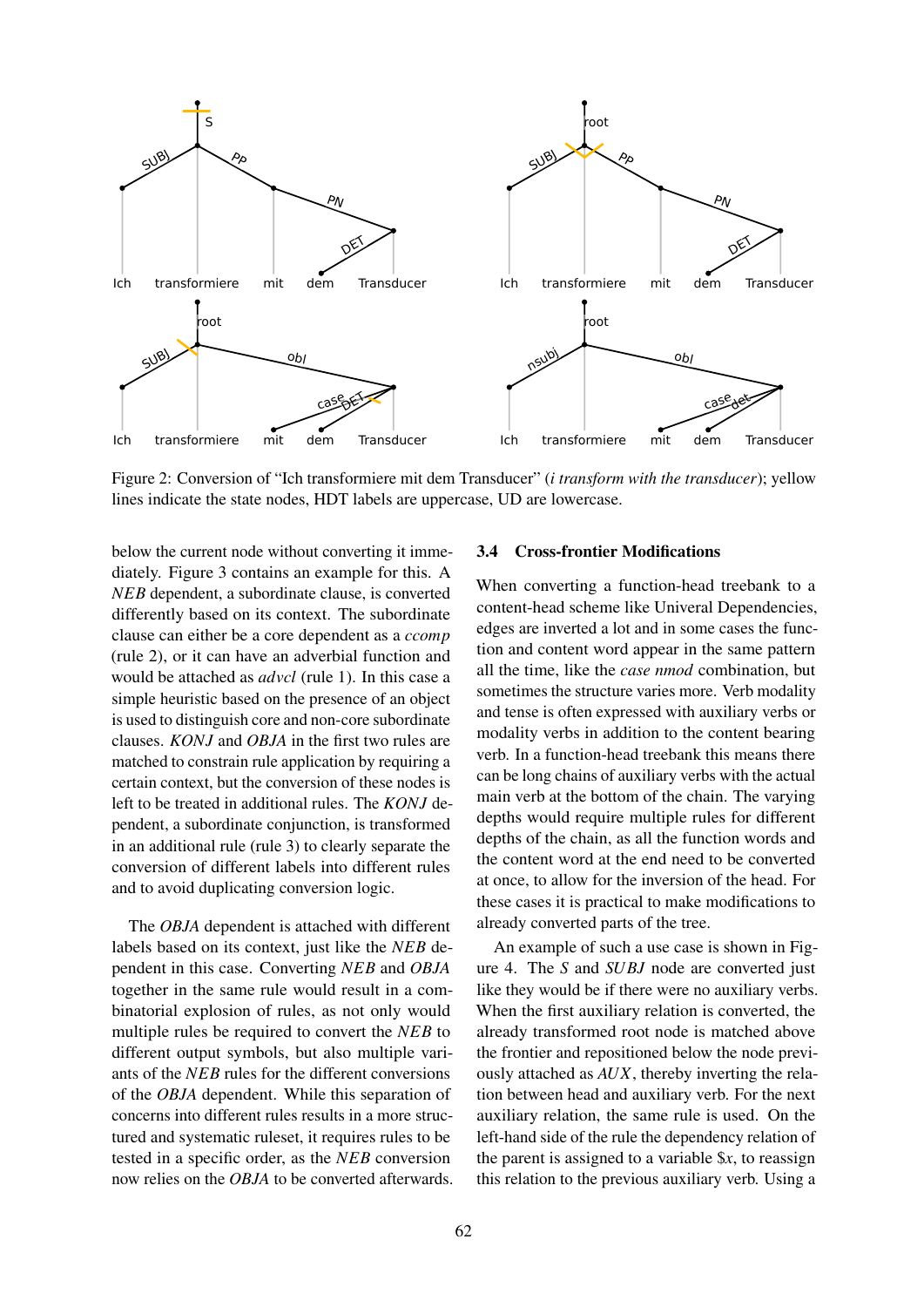

Figure 4: Conversion of a dependency tree from a function-head to a content-head scheme. The *AUX* edges are inverted when they are converted. The rule used in step 2 and 3 is  $p^{$ mathfrak{X}}(q(n^{AUX}(xs\_n), xs\_q), xs\_p)  $\rightarrow$  $n^{\$x}(p^{aux}(), q(xs_n, xs_q), xs_p)$ 

variable eliminates the need to have an additional rule for each possible parent relation.

The rule also contains catch-all variables below each individual node in the tree to cover all possible dependent attachments. Specifying a transformation strategy for each possible dependent makes this rule adaptable to different structures. While the first application of the rule matches "ich" in the  $xs_p$  variable and "transformieren" in the  $xs_n$ variable, the second application matches both "ich" and "hätte" in  $xs_p$ .

### 4 Implementation

The implementation of the transducer incorporates all properties discussed in Section 3. A transducer is specified through a single file containing the rules. The input and output alphabet are specified implicitly, by the labels used in these rules.

Figure 5 demonstrates the syntax, which is similar to the rule notation introduced in Section 3. A node is specified by an identifier and optionally its dependency relation, connected with a colon. Catch-all variables consist of an identifier prefixed by a question mark. A state node is denoted by curly braces, it does not have an identifier as there is only a single type of state node. A basic label translation is shown in (a), (b) shows the rule example discussed throughout Section 3.2 and (c) shows the rule mentioned in Figure 4.

Not all left-hand sides of the rules contain state nodes, and the right-hand sides never contain them. If a rule does not contain a state node on the left-

- (a)  $n:SUBJ() \rightarrow n:nsubj()$ ;
- (b) n1:PP(n2:PN(?r2), ?r1) -> n2:nmod(n1:case(), ?r1, ?r2);
- (c) parent:  $x({n:AUX(?auxr), ?fr}, ?r)$ -> n:\$x(parent:aux(), ?auxr, ?r, ?fr);
- (d) p({n:SUBJ(?r), ?fr}, ?pr)  $\rightarrow$  p(n:nsubj({?r}), {?fr}, ?pr)
- (e) p({n1:OBJA(), n2:OBJD()}) -> p(n1:obj(), n2:iobj()); n:OBJA() -> n:obj();  $n:OBJD() \rightarrow n:obj()$ ;
- (f)  $p.NE(\lbrace n.NN:APP() \rbrace) \rightarrow p(n:appos())$ ;  $p.NN(\overline{n.NN:APP()}) \rightarrow p(n:compound())$ ;
- (g)  $p({n:APP()}) \rightarrow p(n:compound())$ :- ${n.getOrd() < p.getOrd()};$

Figure 5: Rule (a) to (c) show rule syntax examples and (d) is a verbose version of (a). Rule (e) and (f) show rule combinations and (g) shows the use of groovy code to further constrain rule applicability.

hand side, it is assumed to be above the root node. As state nodes on the right-hand side of rules are always above non-converted nodes, these state nodes are inferred as well.

The n node in (a) does not have a variable node as a dependent like the n1 and n2 node in (b). Whenever a node does not have a catch-all dependent, it is assumed that potential dependents should remain attached the way they are, not that the node should not have dependents at all. Therefore, it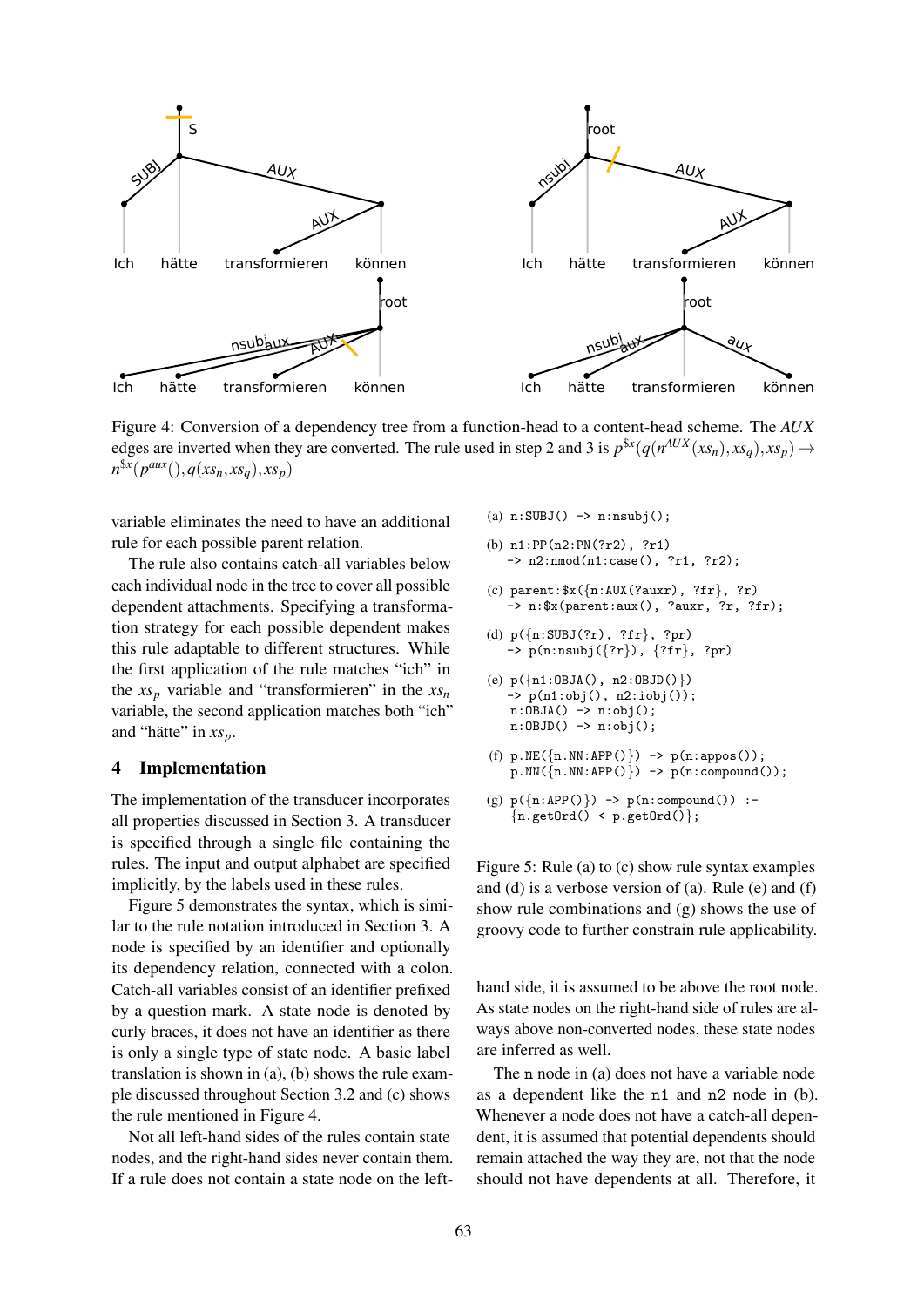is only necessary to use catch-all variables if the words matched by the variable should be reattached somewhere else. For example, the ?r1 catch-all variable in (b) is necessary, whereas ?r2 could be omitted – it is only stated explicitly to avoid confusion about the location of the n2 dependents. Rule (a) as used in the transducer after inference of all additional parts mentioned is shown in (d): Above the n node, a frontier and a parent node are inferred. In addition, the n node as well as the frontier and parent node each receive a catch-all variable.

The rules are tested in the order in which they are written in the file. Each rule is tested at each frontier node, and if it cannot be applied anywhere, the next rule is tested. Rules which only apply within a narrow context and describe exceptions to a general rule appear above these generic fall-back rules. This is exemplified in (e), where the first rule covers the specific case of ditransitive verbs, attaching one object as obj and the other as iobj, based on their grammatical case. The other two rules cover the common case of simple transitive verbs with a single object only.

The Part-of-Speech tags are important to distinguish structures with otherwise identical dependency relations. They can be accessed directly via a period after the node identifier, as illustrated in (f). The PoS tags are only used to constrain rule applicability and cannot be set on the right-hand side of a rule.

Lastly, arbitrary groovy<sup>5</sup> code can added to the rules to further constrain matching or even to modify the resulting tree. Rule (g) shows an example where linear order in the sentence is checked using groovy. In the groovy code the tree before and after the transformation can be accessed and modified, allowing to formulate additional constraints or modify the resulting tree, to for example add feats to the nodes.

## 5 Experiments and Results

To evaluate the feasibility of the tree transducer approach to treebank conversion, a ruleset for the conversion of the Hamburg Dependency Treebank (Foth et al., 2014) to Universal Dependencies was created and applied to the treebank. Due to its size of more than 200k manually annotated sentences, a conversion needs to be streamlined as much as possible.

#### 5.1 Ruleset

To get familiar with both the HDT and UD tagset, a sample subset of 45 sentences was chosen based on the requirement that each dependency relation from the HDT tagset appears at least three times in the selected dependency trees. Each sentence was converted manually to UD and notes of reappearing patterns or difficult and unusual relation structures were taken. The notes and knowledge of both schemas was then used to create an initial ruleset, which was tested on the previously annotated trees. In an iterative manner the ruleset was refined by comparing the generated results against the previously manually converted trees.

It took about a week of work to annotate the trees, take notes and create the ruleset. This was largely due to being unfamiliar with the HDT as well as the UD tagset and not knowing which features the software should even have. The software was also adapted in this time to incorporate new features which were deemed necessary while the rules were created. The resulting ruleset contains 58 rules, each with a complexity similar to the ones shown in Figure 5. Having the conversion software already, as well as previous knowledge about the source and target annotation schema, a ruleset with similar effectiveness can be created in one or two days.

As the HDT annotation guidelines do not include punctuation, it is always attached to the root and no information about the potential attachment in the tree using the UD schema can be inferred from the local context. Therefore, punctuation was ignored in the experiment.

#### 5.2 Evaluation

We used the ruleset to convert part B of the treebank, containing about 100k sentences. 91.5% of the words were converted successfully.

To evaluate the correctness of the conversions, we used 50 sentences manually converted to UD. These sentences were chosen randomly from the treebank, excluding the sentences used to create the ruleset. The sentence annotations were converted with the ruleset and compared to the manually annotated ones. Out of 698 words in total, 36 words were not converted and 51 words were converted incorrectly, yielding a precision of 92% and a recall of  $94\%$ .

The transducer also uncovered a few annotation errors in the manually annotated trees. For example, nmod relations on words which should have

<sup>5</sup>Groovy Language: http://groovy-lang.org/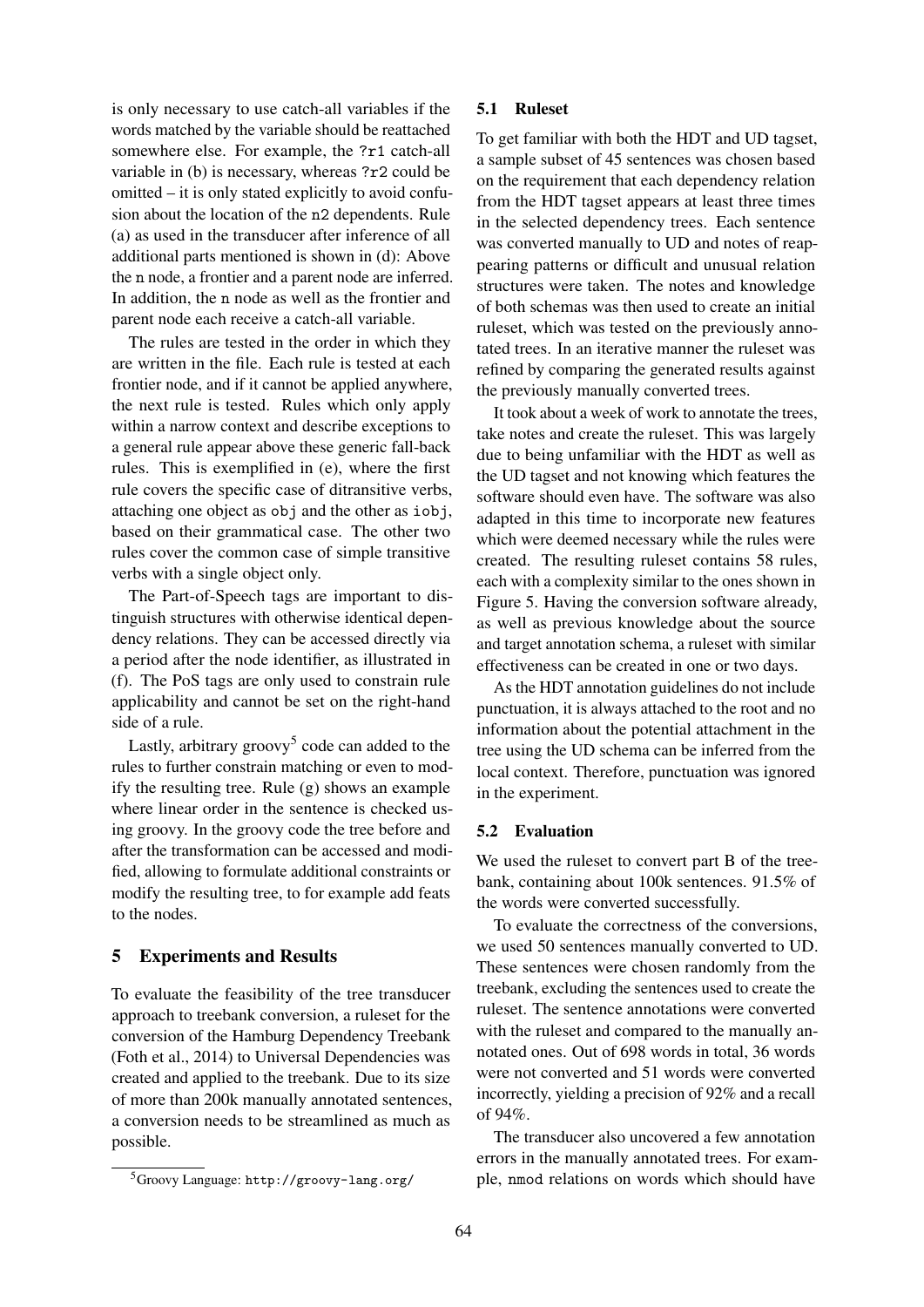been attached as obl. These errors in the target data were corrected before calculating the values mentioned above, as they would distort the actual evaluation results of the transducer.

### 6 Analysis

Converting a node requires that the node and its context can be matched by a rule in the ruleset. This means that adding rules with a narrow context – and therefore wide applicability – as fall-back rules to more specific transformations will increase the coverage of the ruleset, an effect that is amplified by the fact that the descendants of an unconvertible node cannot be converted as well, as the frontier cannot move beyond a node for which no conversion rule exists. About half of the unconverted nodes were descendants of an unconvertible node and not necessarily unconvertible themselves. The ruleset contains rules which make strict assumptions about the PoS tags of the nodes, specifically in the rules concerning the conversion of appositions, as well as assuming that certain dependency relations always appear together, such as a conjunct and a coordinating conjunction. In both cases, adding fall-back rules with less context will increase coverage.

On the other hand, to increase precision, some rules need to be more constrained by including more context. This is especially the case where distinctions need to be made in the target schema which are not encoded in the source schema. For example, the UD schema makes a distinction between appos, compound, and flat. These syntactic relations are all grouped under the APP label in the HDT annotation schema. Also, the distinction between obl and nmod as well as between advcl and ccomp has no correspondence in the HDT schema. While these distinctions are difficult to make, it is most of the time possible to distinguish between the cases by looking at the PoS tags of the nodes and their parents or inspecting the dependents through look-ahead.

Some conversions are exceptions to the rule and cannot be converted automatically. This is the case with multiword expressions, a concept not used in the HDT. Different multiword expressions consist of different types of words, each German multiword expression would require a specific rule based on the word forms. Also, reflexive pronouns attached to inherently reflexive verbs should not be attached as objects in UD, but as expl. This is not the case in the HDT, and as it cannot be inferred from the structural context if a verb is inherently reflexive or not, it is impossible to convert these relations correctly in an automated transformation process. These cases can be decided by a human annotator, prompting to the implementation of an interactive conversion system (see Section 7).

Large parts of the conversion worked very well, such as the conversion of different types of objects to obj and iobj, distinguishing nmod and obl, and amod and nummod. Distinguishing advcl and ccomp worked in most cases, but some cases are also hard to decide for a human. The inversion of function and content head worked well, such as switching case and nmod nodes or inverting aux relations. A relevant portion of the HDT labels had a correct correspondence to a UD label and could therefore be converted easily.

## 7 Conclusion and Outlook

We introduced a framework which makes it possible to write a useful tree transducer for dependency schema transformation based on a very small amount of manually transformed annotations in little time. An approach relying on converting groups of words in a local context fits the structure of natural language, where functional units in a sentence often consist of multiple sub groups of words. By relying on the tree transducer framework, the rule writer can focus on the conversion itself and does not need to worry about termination or preserving the tree structure. In addition, no programming skills are needed for writing transformation rules.

The experiments performed indicate the need of an interactive transformation mode: While detecting ambiguous structures is possible, deciding them automatically is hard. As such, semi-interactive conversion is the next step, showing the intermediate conversion results of rules that are not fully reliable to a human annotator and allowing her to chose whether to perform this step or even to restructure the tree manually before continuing with automatic conversion.

For the conversion of the HDT into UD, more time needs to be invested to refine the rules, and the final conversion should be done interactively.

Code and data is available under: http://nats.gitlab.io/truducer

Acknowledgements We would like to thank the anonymous reviewers for helpful comments.